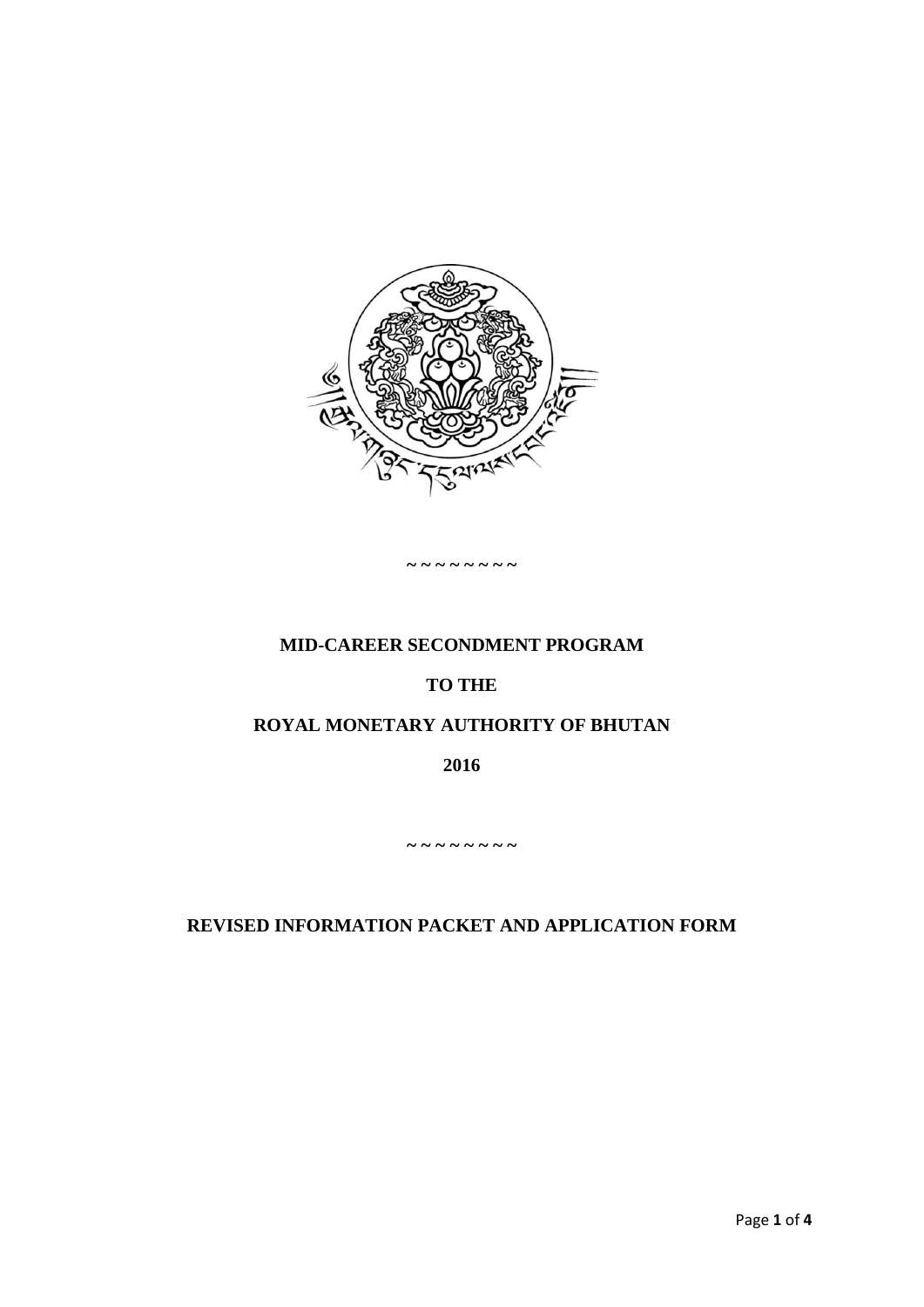# **MID-CAREER SECONDMENT PROGRAM TO RMA**

### **A. GENERAL INFORMATION**

**Post**: Research Fellow.

**Place of Posting**: Research and Statistics Department (RSD), Royal Monetary Authority of Bhutan. The Fellow will be supervised by and reportable to the Director of the RSD.

**Duration of Posting**: Two years from the date of appointment.

**Incentives:** An additional amount of up to fifty percent of the Fellow's current basic pay, in addition to all current pay and allowances will be paid by the RMA. The RMA shall also protect the Applicants' current grade and other entitlements received from his/her parent organization.

#### **Broad Terms of Reference:**

• Work with the Research and Statistics Department in conducting research and policy analysis in topical areas related to Bhutan's macroeconomic policy and financial sector development, or in other areas that may be commissioned by the management of the RMA.

#### **Qualifications and Experience:**

- Master's degree in economics, finance or business studies.
- At least seven (7) years of active service.
- Strong IT skills (proficient in the use of Microsoft excel and fairly good experience in using statistical tools)
- Ability to analyze data and information to inform policy decisions.

#### **Inter-personal and Work-related Skills:**

- Ability to work effectively with others.
- Willingness to learn and accept advice.
- Ability to take initiative and be proactive.
- Ability to prioritize and work with minimal supervision.

### **B. REQUIRED DOCUMENTS**

Please submit the following documents in a sealed envelope addressed to the "**HR Section, Royal Monetary Authority of Bhutan**":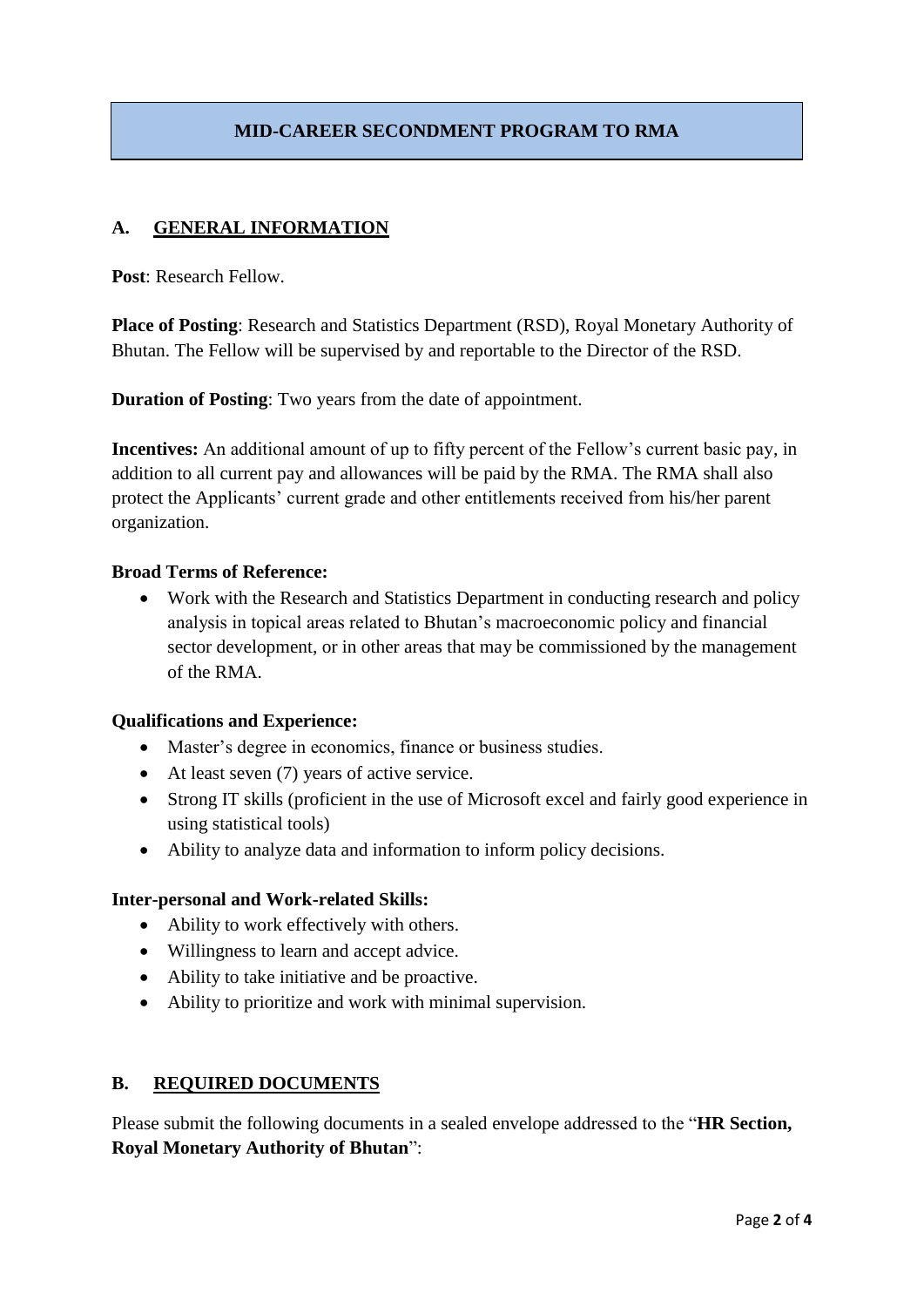- 1. Application Form (Part D of this Information Packet) duly completed and signed by the applicant.
- 2. CV of the applicant.
- 3. Copy of the applicant's master's certificate and grades/mark-sheets.
- 4. Relevant research papers and other publications authored or co-authored by the applicant, if any.
- 5. Clearance/NOC from the Parent agency.

## **C. TIMELINE FOR SELECTION PROCESS (\*)**

| 1. Last date for submission of application:                                    | $12^{th}$ Dec 2016        |
|--------------------------------------------------------------------------------|---------------------------|
| 2. Email notification to short-listed candidates:                              | $19^{th}$ Dec 2016        |
| 3. Interview of short-listed candidates:                                       | $23rd$ Dec 2016           |
| 4. Email notification of firm or conditional offers to selected<br>candidates: | $27th$ Dec 2016           |
| 5. Acceptance of offer by selected candidate:                                  | $30^{th}$ Dec 2016        |
| 6. Date of commencement of secondment:                                         | $03^{\text{rd}}$ Jan 2017 |

*(\*) Change in dates if any, will be announced at the RCSC and RMA websites.*